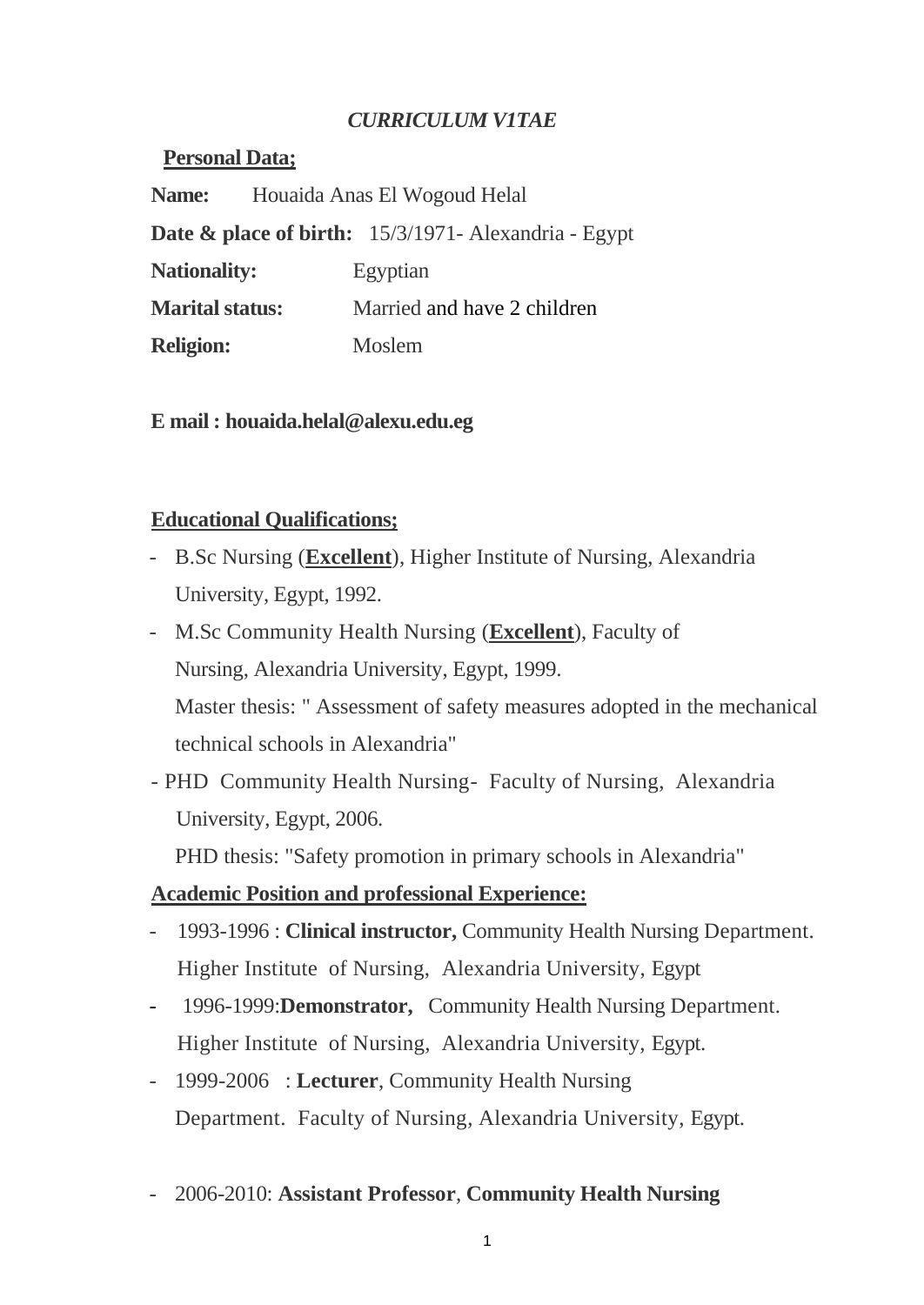Department. Faculty of Nursing, Alexandria University, Egypt.

- 2012: Promoted as Associate Professor, Community Health Nursing Department. Faculty of Nursing, Alexandria University, Egypt.
- 3 September 2010- June 2019: **Assistant Professor**, **Community Health Nursing,** Nursing Department. College of Nursing, Jeddah, King Saud Bin AbduL Aziz University for Health Sciences.

**-** Chairperson of nursing department. College of Nursing, Jeddah, King Saud Bin AbduL Aziz University for Health Sciences till 2019.

- 2019 Promoted as Professor Community Health Nursing Department.

Faculty of Nursing, Alexandria University, Egypt.

- Head of community health nursing department Faculty of Nursing, Alexandria University ,March 2020 till now

# **Computer skills:**

- Attained training course in analyzing qualitative research (focus group) using DT search program 2000.

- Attained training courses for utilizing SPSS program in medical statistics 11-16/10/2003—12/2009 till 1/2010.

-Attained all modules of ICTP (Information and communication Technology Project) held by the Alexandria University Feb 2007.

-Passed the International Computer Driving License (ICDL)2007 from the European Computer Driving License Foundation and supported from UNESCO

# **PROFESSIONAL AND SCIENTIFIC ACTIVITIES:**

#### **A-Research Projects**

• Participated as a data collector and qualitative researcher in the development of approaches to community based family planning out reach in Egypt. Assessment of Raedat Rifeat programs from 1994- 1995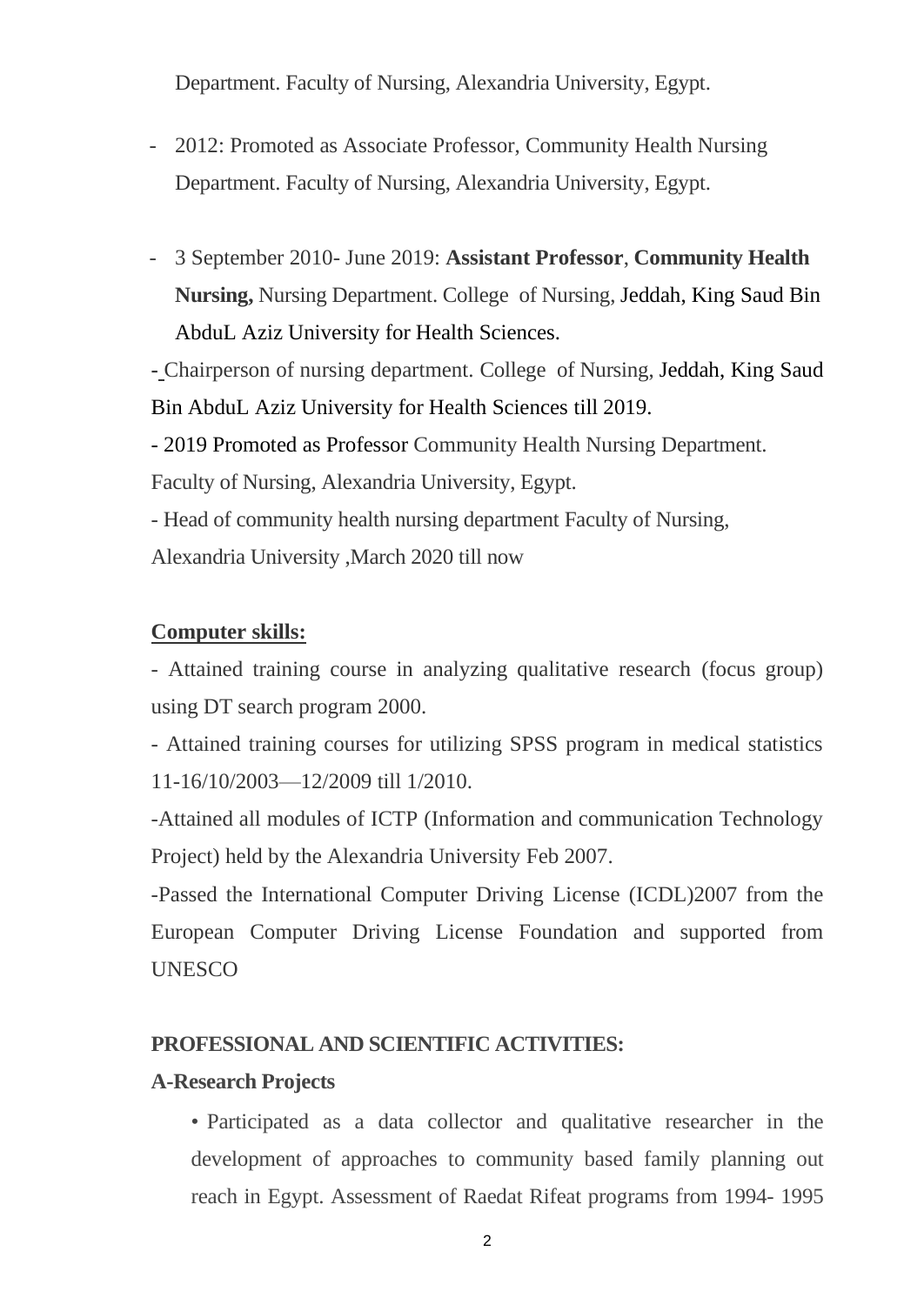funded by the national and international population council.

- Participated in planning Nursing School Curriculum Development for Essential Maternal and Child health care as a part of the Competency Based skills in Nursing Education for mothers and Neonate organized by the ministry of health and population, the faculty of Nursing and John Snow Inc. in Alexandria in 1999.
- Participated in Curriculum Development of Secondary Nursing Schools as a part of Healthy mother/ healthy child Project and Competency based curriculum in 2000.
- Participated in a training program for African Nurses about " Primary Health Care' in collaboration with NORD ( Norwegian Agency for development cooperation )and EFTCA ( Egyptian fund for technical cooperation with Africa ) and the Faculty of Nursing Alexandria University in 2000 and 2002.
- Involved in independent monitoring of polio campaign in Egypt in National polio eradication program, in collaboration with WHO from 2002-2006.
- Participated in the implementation the "Family Health Nurse" training program for nurses working at family health units/ centers affiliated to Ministry of Health and population as a joint collaboration between MOHP, Integrated Development Consultation (IDC), Faculty of Nursing Cairo University, Northern Ireland Center for health care development (NICARE) during the period from April to September 2006.
- Participated and organized the training program for African nurses from Gabon (in French) "The development of Nursing Competence skills " in March 2007 in collaboration with Egyptian fund for technical cooperation with Africa and the Faculty of Nursing Alexandria University.
- Participated as a member in the implementation team in the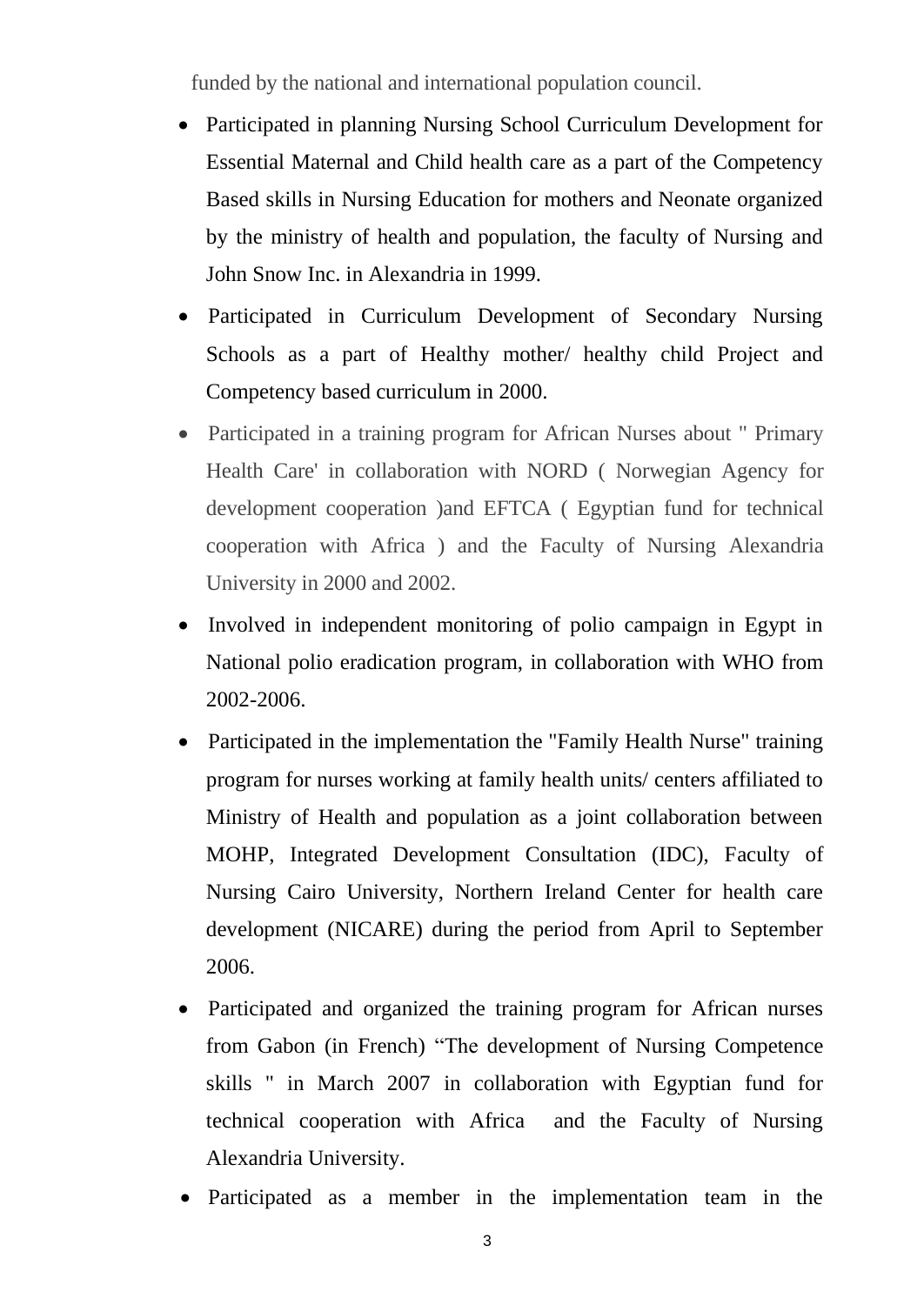Continuous Improvement and Accreditation project (CIQAP) at the Faculty of Nursing, Alexandria University in 2008 and till 2010.

#### **B-Teaching activities in the faculty of nursing Alexandria University:**

# • *On the Undergraduate Level:*

- Introduction to Community Health Nursing to 3<sup>rd</sup> year students at Faculty of Nursing, Alexandria University.

- Community Health Nursing (theoretical and clinical) for 4<sup>th</sup> year students at Faculty of Nursing Alexandria University.

- Environmental health course (elective course) for undergraduate students at Faculty of Nursing, Alexandria University.

- *. On the graduate Level:*
- Clinical supervision of community health nursing master students
- Maternal Child Health course for master students in Maternity and Gynecological Nursing Department,

- Public health methods for diploma students at The Higher Public Health Institute, Alexandria University 2008-2009.

- Public health ethics for doctoral students at The Higher Public Health Institute, Alexandria University 2009-2010.

- **B-Teaching activities in the college of nursing,** King Saud Bin AbduL Aziz University for Health Sciences.
- Community health nursing and health education course
- Seminars in life style of chronic diseases patients course
- Family health and child protection course.

Professional Organization Membership:

- Egyptian Nurses Association since 1993.

- League of the High Institutes of Nursing Graduates, Alexandria , Egypt since 1993.

-Member of the implementation team quality assurance unit in the faculty of nursing since 2006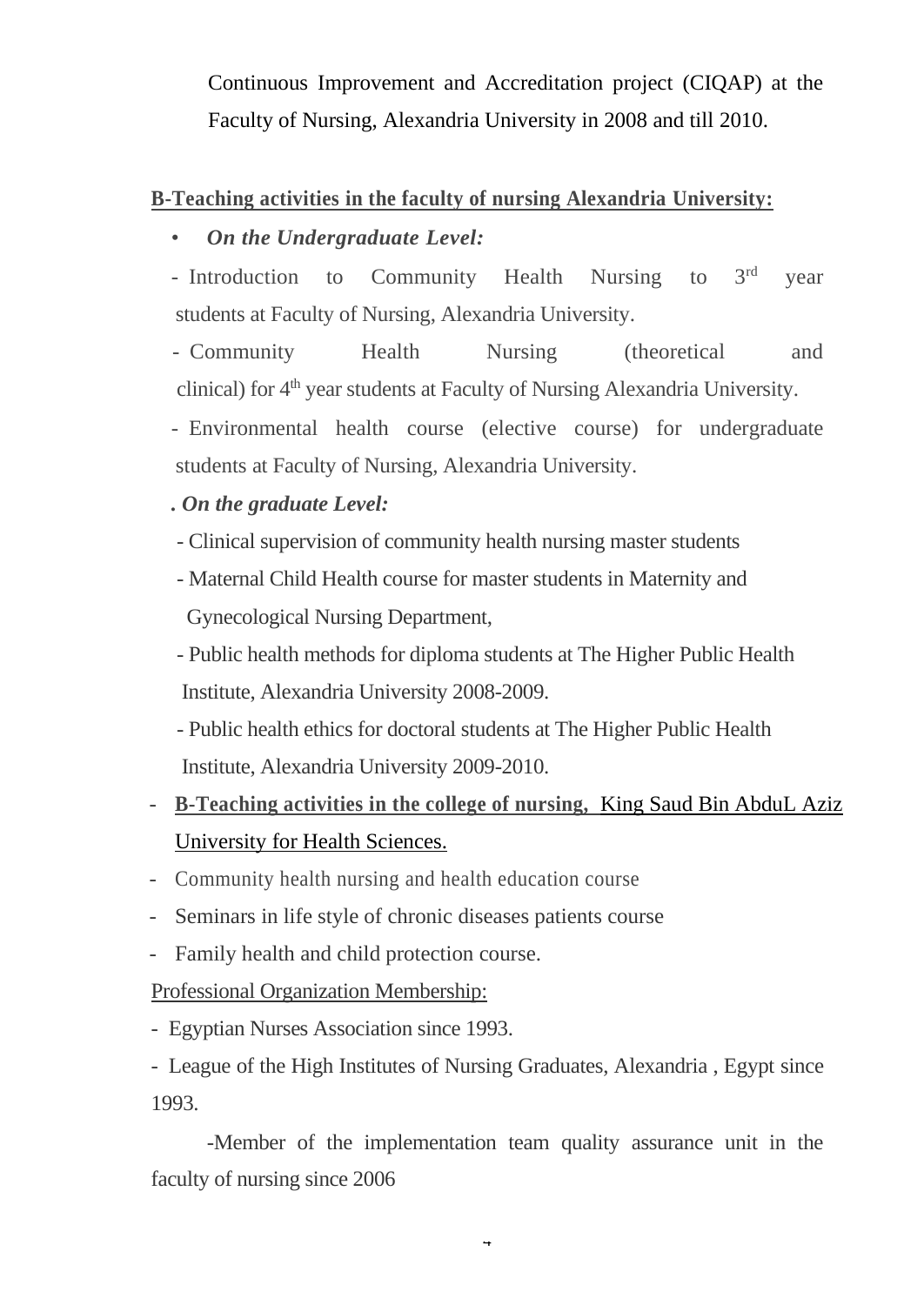#### **Thesis Supervision;**

- Impact of type 1 Diabetes Mellitus on quality of life among school children in El Behera Governorate. Master thesis.

- Breast cancer preventive practices among female employees in El Mansoura University. Master thesis.

 - Comparative study of preventive practices regarding Avian Flu among Rural inhabitants in El Beheira Governorate. PHD thesis.

#### **Curriculum development**

- Participated with faculty members of Community health nursing department in the development and description of first, third and fourth years community courses for undergraduate Nursing students
- Participated with faculty members of Community health nursing department in the development and description of environmental health, epidemiology, statistics courses for undergraduate Nursing students

#### **Training Workshops :**

#### A- Participation:

- in the following training programs for Egyptian nurses in Suzanne Mubarak center for women development in Alexandria:

Safe motherhood (January 2008)

Nutritional needs of women (March 2008)

- in the following training programs for African nurses in Suzanne Mubarak center for women development in Alexandria about safe motherhood (26/10- 7/11/2008)
- Training program for school nurses in the school health insurance in Alexandria ( for 3 groups) August 2008.
- Training programs for Egyptian nurses organized by the ministry of health about (safety) in Cairo the National Institute for training at January and February 2009.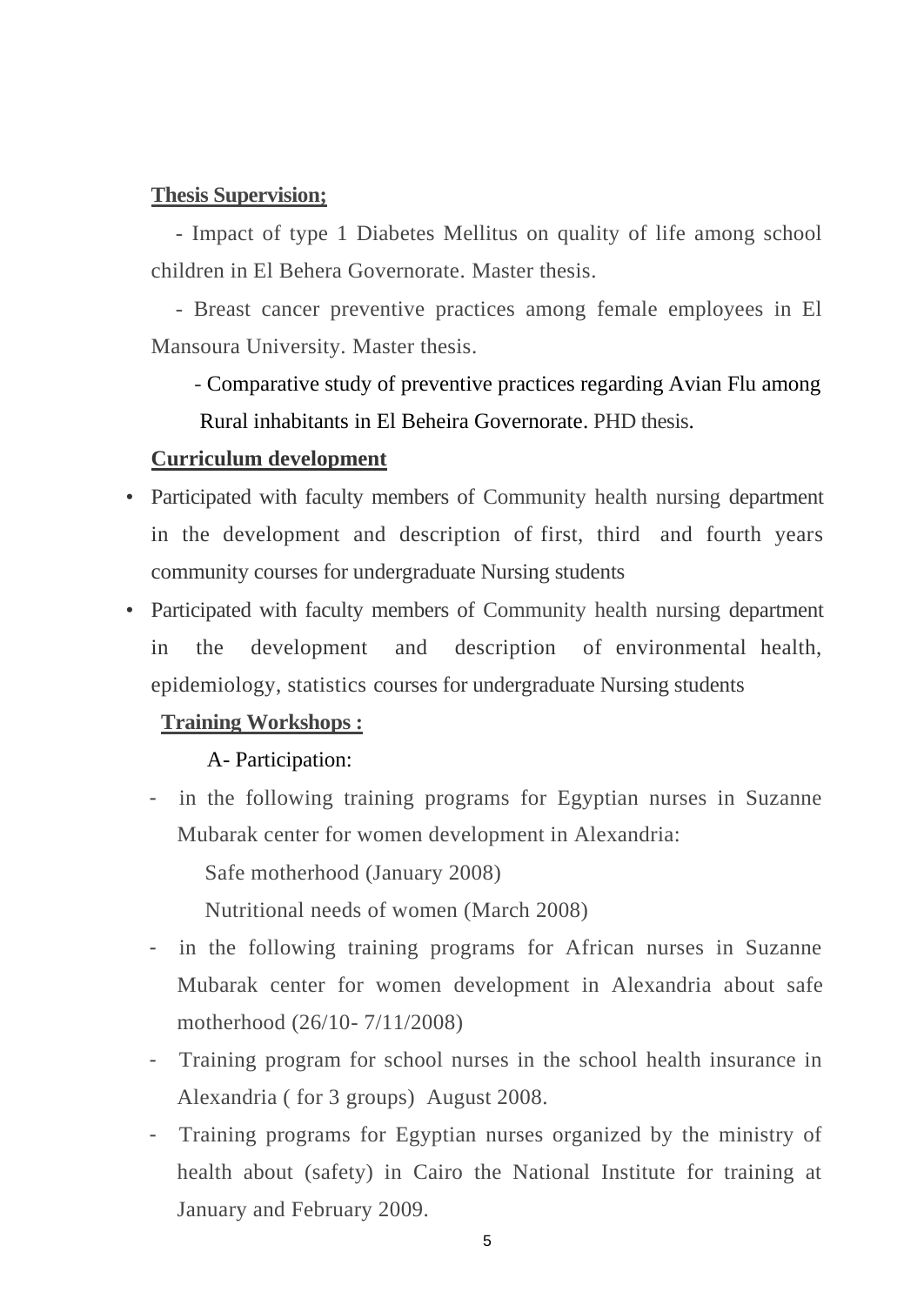- Workshop of ' Application of National Academic Reference Standards (NARS) at the faculty of Nursing University of Alexandria on the 5<sup>th</sup> of March 2009.
- Training program for Egyptian nurses in Suzanne Mubarek center for women development "Health messages" April 2009.

### **B- Shared in the organization of the following:**

-The first scientific meeting of the community health nursing department "family home care" November 2008.

-The First Scientific International Conference "health services between academic and field practice" April 2007 the Association of Faculties of Nursing Graduates.

-The 9th International Scientific Nursing Conference "Accreditation and Nursing" November 2007 Faculty of Nursing, Alexandria University.

- The 10<sup>th</sup> International Scientific Nursing Conference "Quality care" nursing" November 2008 Faculty of Nursing, Alexandria University.

- The training workshop of "Curriculum Development" held at the Faculty of Nursing, Alexandria University on 18-19<sup>th</sup> June 2008.

- The training workshop of "Using Electronic Program for credit hours system" held at the Faculty of Nursing, Alexandria University on 23-24<sup>th</sup> August 2008.

- The training workshop of "preparing and writing examination questions" held at the faculty of nursing Alexandria University on 25,26<sup>th</sup> August 2008.

#### **C- Attendance of the following:**

- The Congress on Women's Health Issues "Women Toward A Better Quality Life", Alexandria, Egypt. Jun, 1998.
- The seventh International Nursing conference on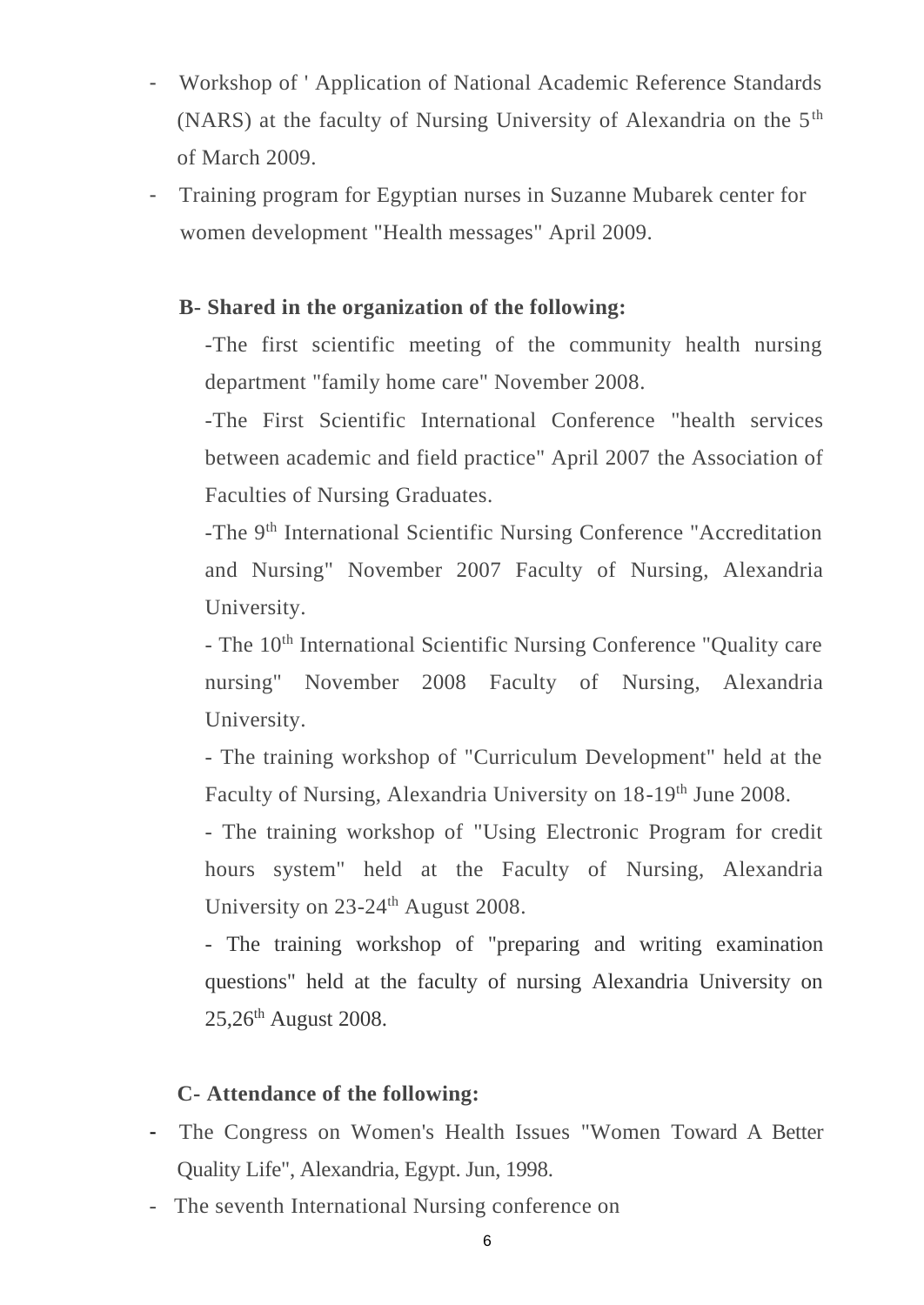"Toward the Advancement of the nursing profession in the third millennium", Faculty of Nursing, Alexandria University, Egypt. November 2000.

- Attended in different programs related to Faculty and Leadership Development Project- Ministry of Higher Education-HEEP, 2005:
- 1. Professional ethics
- 2. Effective presentation
- 3. Scientific Research methodologies
- 4. Decision making and problem solving
- 5. Teaching with Technology
- Attended the workshop about Educational Environment on 7/11/2005 in the Faculty of Nursing, Alexandria University 2005.
- Training workshop about:" Educational strategies in skill lab" 14<sup>th</sup> February 2006.
- Attended the workshop about Team Building  $22<sup>nd</sup>$  February 2007 in the Faculty of Nursing, Alexandria University.
- Attended the 1<sup>st</sup> Annual scientific meeting of Nursing Administration department faculty of nursing Alexandria University 2007.
- Attended the training workshops of 'Evidence based practice in nursing" 7,8th February 2007 in the Faculty of Nursing, Alexandria University.
- Attended the 1<sup>st</sup> Annual scientific meeting of Obstetric and Gynecologic Nursing department faculty of nursing Alexandria University 5<sup>th</sup> April 2007.
- Attended the 3<sup>rd</sup> Annual scientific meeting of Pediatric Nursing department faculty of nursing Alexandria University 29<sup>th</sup> April 2007.
- The 9<sup>th</sup> International Touring Education Workshop on The basic principles in education methodology for diabetes educators organized by The International Diabetes Federation (IDF) East Mediterranean and Middle East Region (EMME) Workshop on Professional Educational Methodology in Diabetes, August 2008.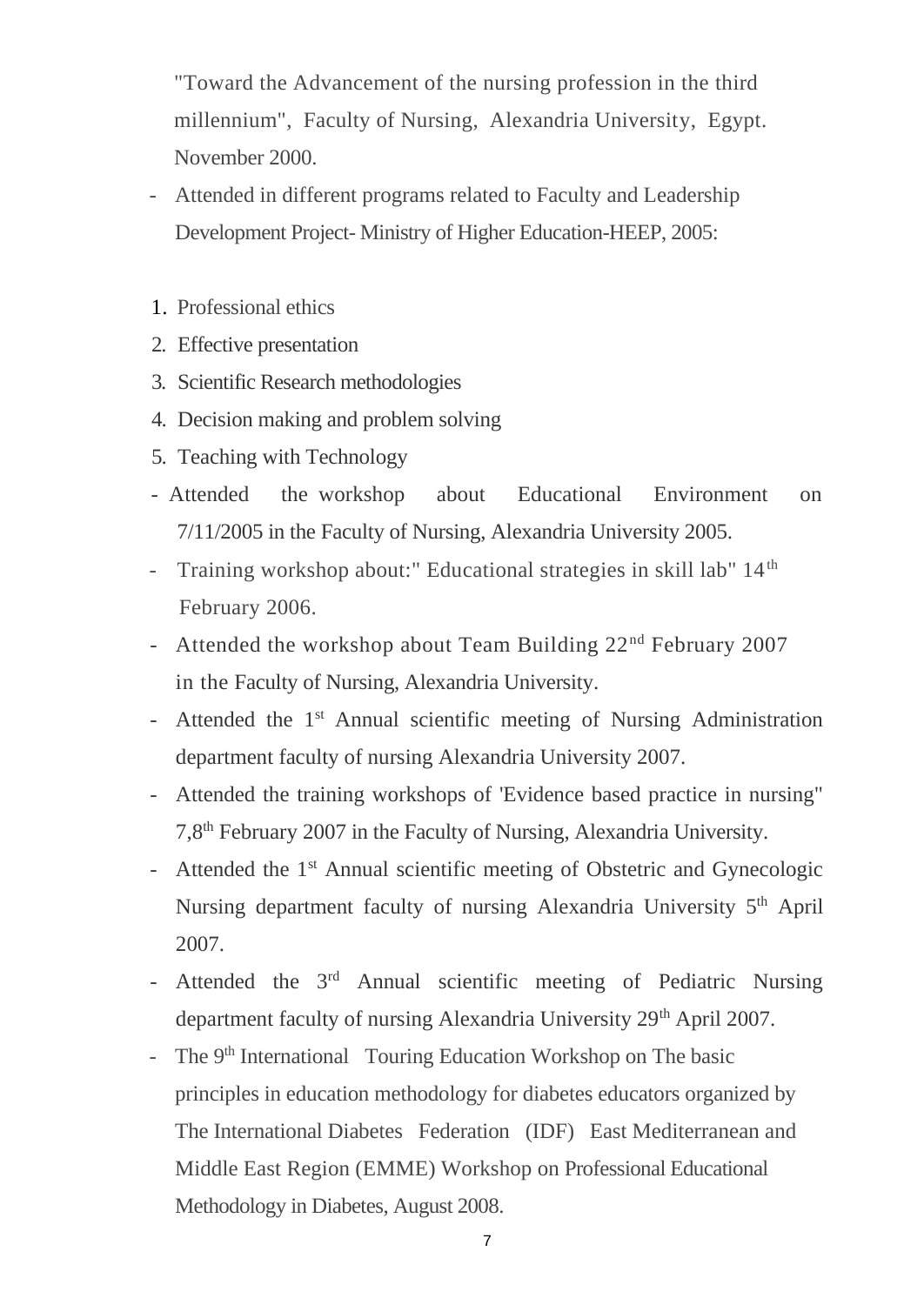- Workshop about Developing Academic Reference Standards for undergraduate nursing education program in the Faculty of nursing-Alexandria University-2008.
- Attended workshop about using Scantron scanner in electronic scoring exam in the faculty of nursing 19/4/2008.
- Attended the annual scientific meeting of the psychiatric nursing and mental health department under the theme of "Issues and Trends in psychiatric nursing" April 5th 2008.
- Attended the 2nd Annual scientific meeting of Nursing Administration department faculty of nursing Alexandria University 2008.
- Attended The training workshop organized by the national authority for quality assurance and accreditation of education, 1<sup>st</sup> July 2008.
- Attended the training workshop about "course evaluation and student clinical examination" on  $30<sup>th</sup>$  June 2008 in the Faculty of Nursing, Alexandria University.
- Attended workshop in using unified computerized system for Alexandria *university 15,16/2/2009.*

#### **Other activities**

# **-Membership in the following Committees at Faculty of Nursing, Alexandria University:**

- Student affairs committee
- Quality assurance unit
- Student academic counselor

-Academic Coordinator for fourth year students for statistics

Responsible for electronic coordination of secondary schools students 2006-2007, 2007-2008"

- coordinator and member of executive committee of the project " evaluation system" Alexandria university

- coordinator and member of executive committee of the project "e- learning"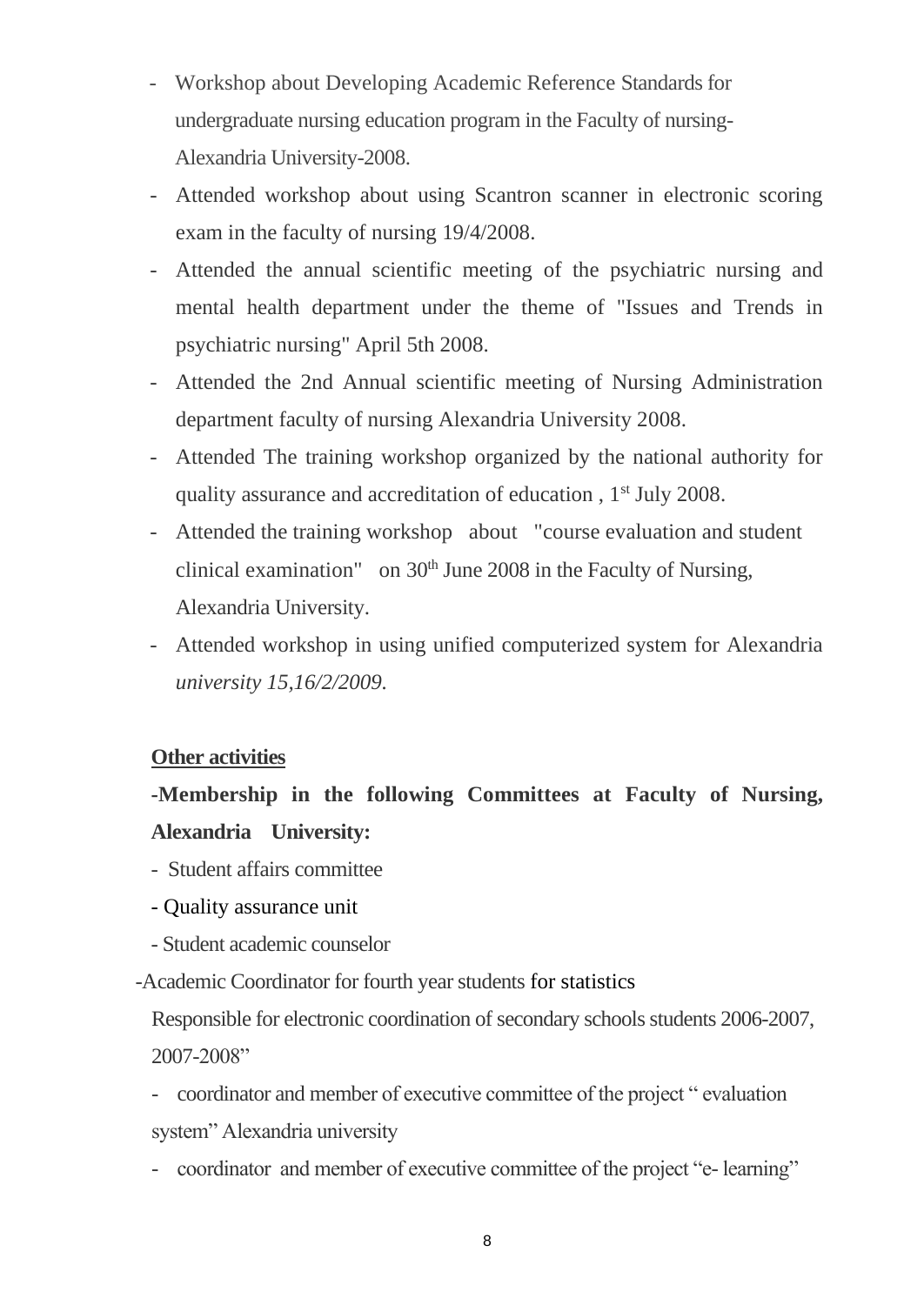# **Activities in the College of nursing Jeddah KSAU-HS from 2010**

# **till now:**

- member of the research committee
- member of the graduation ceremony committee
- Member of Student research unit.
- Member of the steering committee of the 1<sup>st</sup> International Conference on

Nursing and Health Sciences.

- Member of quality assurance committee in CON-J.
- Member of the community service committee.
- Chairperson Taskforce Standard 5 NCAAA
- Member taskforce Standard 11 NCAAA
- Member of Home Health Care Curriculum Development at SCFHS

### **Attended workshops:**

- Attending and presenting at the research day held by College of Nursing-

Riyadh, King Saud Bin Abdulaziz University for Health Sciences on 16/5/2011.

- Attending the World Aids Day (light for rights) King Abdulaziz Medical City, Jeddah, on 1/12/2010.
- Attending the fourth world Diabetes Day Symposium on 6-7 December 2010 at King AbduElaziz Medical City, National Guard Health Affairs.
- Attending one day conference on "On the Move Against Tubercluosis"

 at King Abdulaziz Medical City, National Guard Health Affairs on 209/3/2011 .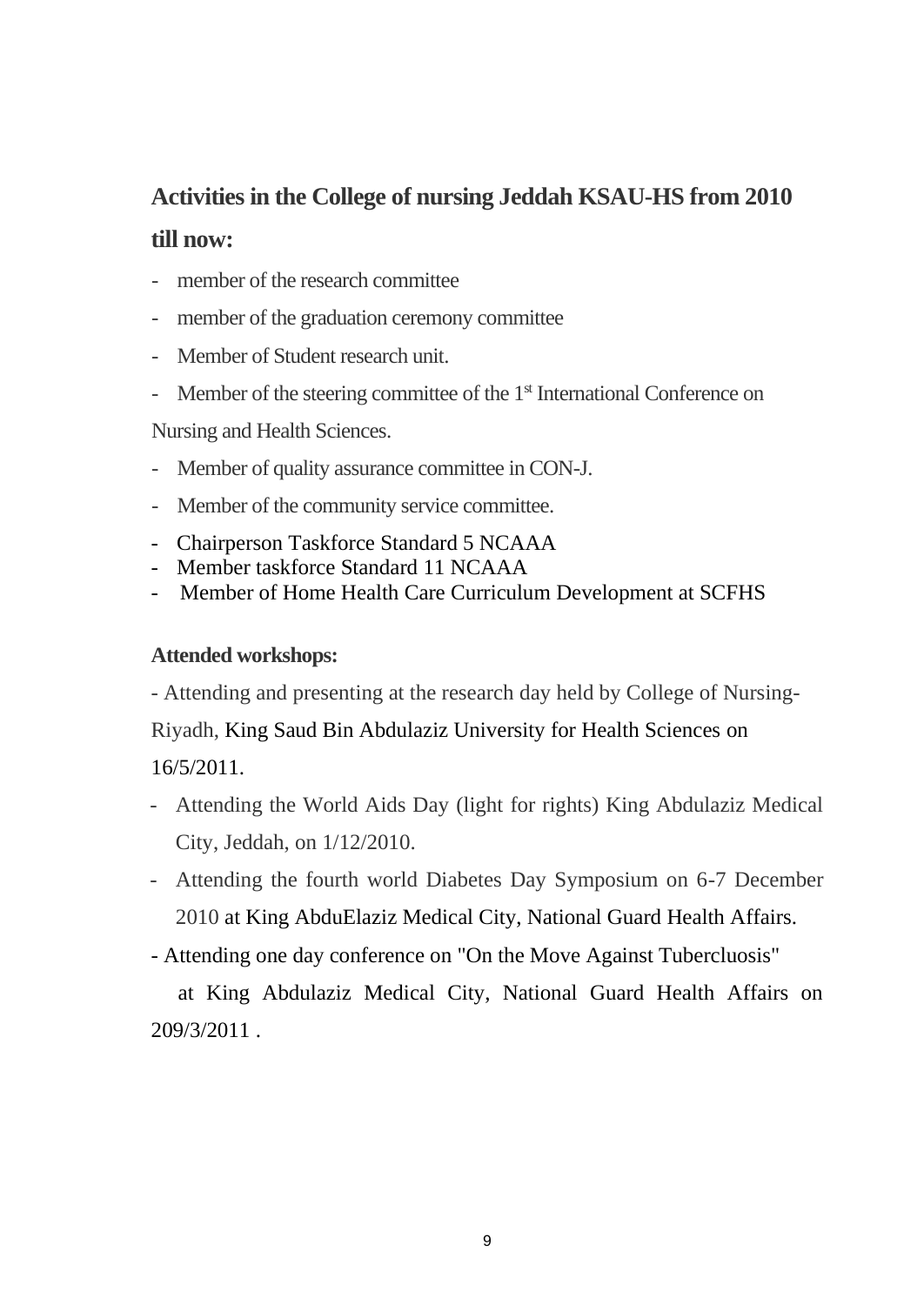- Attending the " Immnuization &vaccination updates course" , Community &preventive medicine , 26/1/2011.

Attending one day conference on "Blackboard System" at the College of Nursing, Jeddah, King Saud Bin AbduLaziz University for Health Sciences on February 2011.

 University for Health Sciences 10-11/4/2011. - Attending 2 days' workshop on "Evidence Based Practice Workshop" at the College of Nursing, Jeddah, King Saud Bin Abdulaziz

- Attending the vaccination day program at 10th May 2011 in Andejani Hall National Guard Health Affairs

- Attending Health care and ethics in a multicultural setting. Organized by Biomedical Ethics Department, National Guard Health Affairs 30 Dec2012

- Attending Basic principles of biostatistics workshop, 27 March 2013 College of Nursing Jeddah

- Attending Introduction to statistical inference workshop 17 April 2013 College of Nursing Jeddah

- Attending Qualitative research , 24 March 2013 College of Nursing Jeddah

- **-** Attending Fundamentals of Biostatistics course 22-23/3/2015 KSAU-HS

- Attending FOCUS PDSA Workshop 18/1/2015 College of Nursing Jeddah

- Attending key performance indicator workshop 19/1/2015. College of Nursing Jeddah

- Presenter during workshop: Home health care and chronic diseases organized by the ministry of health 24-26/2/2015 in Madina, KSA. Participate on Evidence based practice nursing for nurses affiliated to Ministry of Health on November 2015.

#### **Conferences, workshops 2015/2016**

- 1. Participate in N95 respiratory Mask fit testing ((Training of Trainer (TOT) session on 5 October, 2015 organized by Infection prevention and control department in Western Region King Abdul-Aziz, Medical city ,Jeddah .As a trainer on 15/10/2015
- 2. Participate the Turn tin program training workshops on 28th of October 2015 held in King Saud Bin Abdul-Aziz University for Health Sciences-Jeddah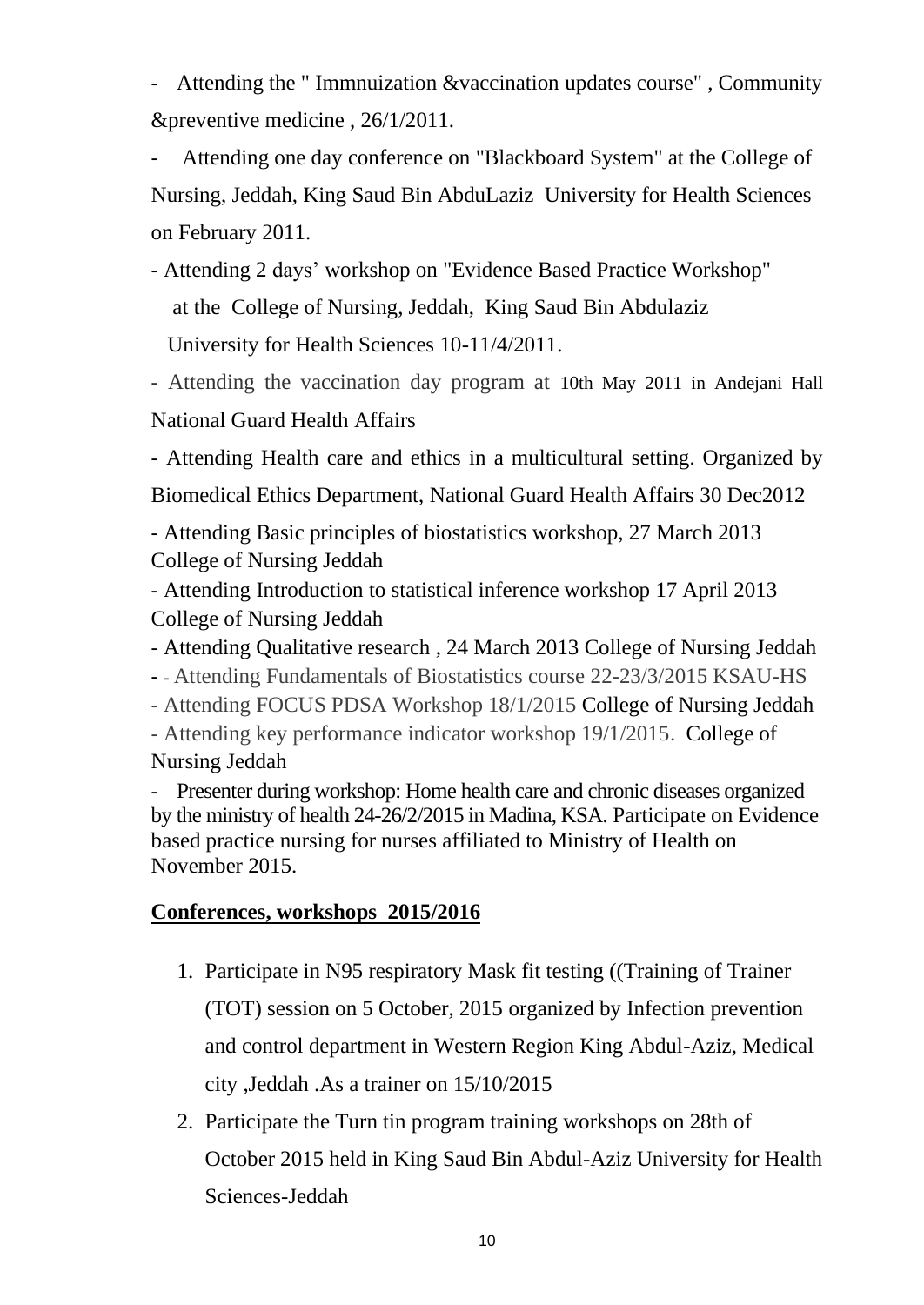- 3. Attend 21th Hospital Ethics Seminar "Bulling at the workplace" on 2nd November 2015.
- 4. Contribute as an organizer in (student research process work shop) on 11-13 January 2016 organized by the students research committee .college of versing. Jeddah.
- 5. Attend ((Debriefing in clinical and simulated setting: Enhancing Effectiveness and Managing Challenges workshop)) on 10<sup>th</sup> January 2016 at college of nursing Jeddah.
- 6. Attend and participate in the ((Assessment and evaluation workshop)) on 21 January 2016 at College of nursing Jeddah.
- 7. Participating in the  $2<sup>nd</sup>$  student research day as a supervisor and member of organizing committee, student research on 27<sup>th</sup> of January 2016 held in King Saud Bin Abdul-Aziz University for Health Sciences-Jeddah
- 8. Participate in TOT for home health nurses affiliated to Ministry of Health 19-21/4/2016.

# **2016/2017**

- 1. Certificate of appreciation for attending and participation in the (ART AND SCIENCE OF TEST DEVELOPMENT AND ITEM ANALYSIS WORKSHOP) 01 February 2017
- 2. Certificate of appreciation In recognition of her exemplary service and outstanding efforts as member of the organizing committee for the  $(7<sup>th</sup>$ Graduation Ceremony of College of Nursing-Jeddah)
- 3. Certificate of appreciation In recognition of her valuable contribution as speaker in (Student Research process work shop) 29-31 Jan 2017
- 4. Certificate of appreciation In recognition of her valuable contribution in the campaign (STOP SMOKING AND ENJOY YOUR LIFE ) 15 Dec 2016
- 5. Certificate for (Workshop on Qualitative Research Analysis) hold on 14 February 2017
- 6. Certificate for (Integrating Medical Improvisation and Techniques for Better Role-Playing and Teaching )hold on 02 April 2017
- 7. Has participated as a speaker in the Health Professions Conference which was held from the  $23<sup>rd</sup>$  to  $25<sup>th</sup>$  April 2017 At KSAU for health sciences, Jeddah.
- 8. Has participated as a reviewer in the Health Professions Conference which was held from the  $23<sup>rd</sup>$  to  $25<sup>th</sup>$  April 2017 At KSAU for health sciences conference center, Jeddah.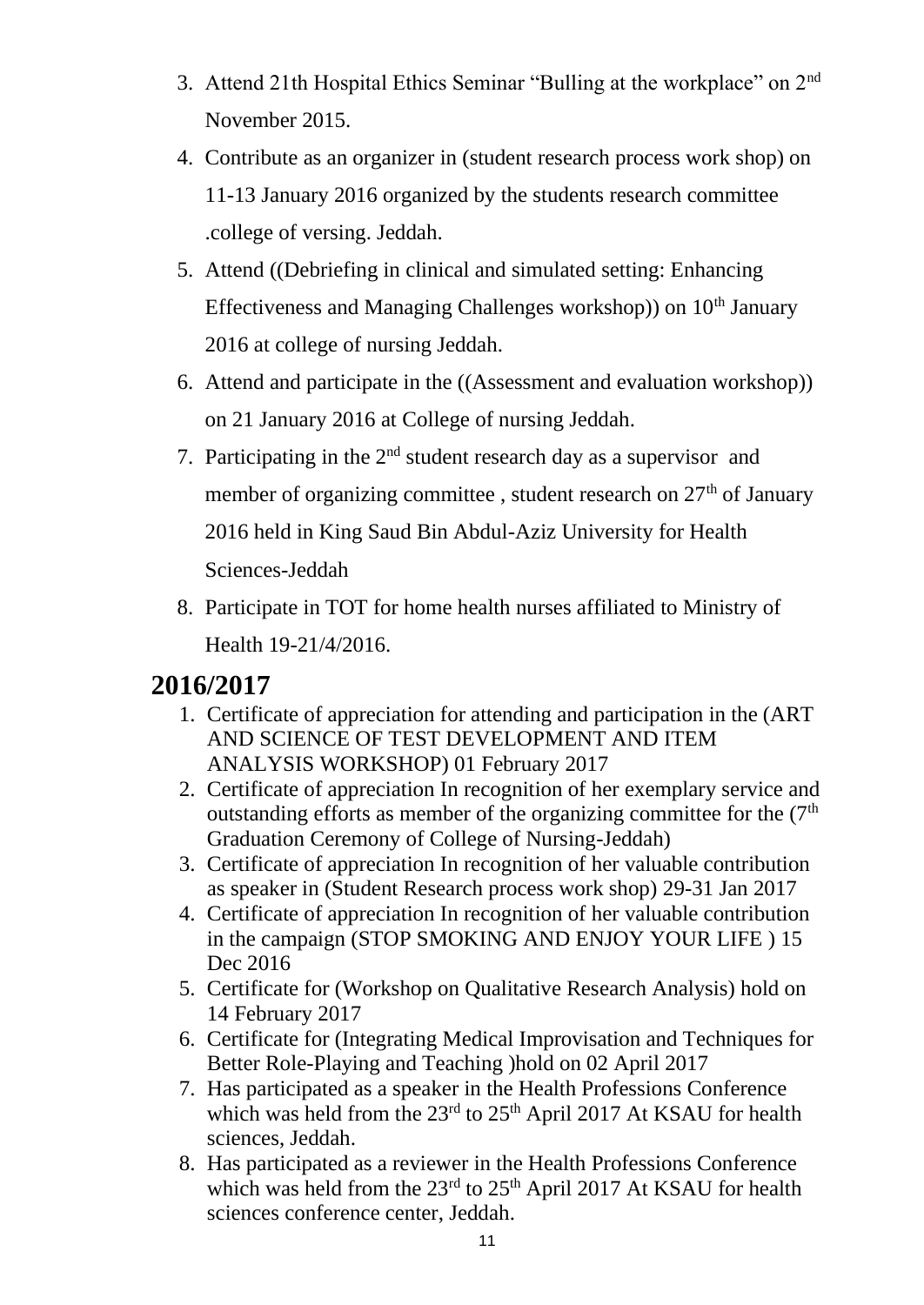## **Community services activities:**

- Conduct and participate in the awareness day of breast cancer in Bahra1 Secondary school 30\12\1437
- Conduct and participate in the awareness day of breast cancer in Bahra2 Secondary school 8\1\1437
- Conduct and participate in the awareness day about Corona Virus in Bahra2 Secondary school 8\1\1437
- Participate in world Diabetic day 2015 on Primary health care Bahra on 13-14 December 2015
- Participate on MERS-Cov awareness campaign 2015on 17 September organized by Infection prevention and control department in Western Region King Abdul-Aziz , Medical city ,Jeddah .
- Conduct and participate in the awareness day of breast cancer in Primary Health care Bahra 22 November 2015
- Organize and participate in training about corona for the college housekeepers as a part of community service committee activities on 15\912015
- Organize and participate in training about corona for the college security staff as a part of community service committee activities
- Participate on breast cancer awareness campaign on October at the ACC building waiting area 2015 in Western Region King Abdul-Aziz , Medical city ,Jeddah .
- Conduct Flu immunization campaign in collaboration with the university staff clinic

# **Researches Publication;**

- 1. Toama ZT, Mahmoud NM, **Helal HA**. Safety Measures in Mechanical Technical School Workshops in Alexandria. Alexandria Journal of Pediatrics, 2000; 14(1):31-9.
- 2. Aly HA, **Helal HA**. Nursing students' readiness for e-learning.
- 3. Abdel Ghany, N., **Helal, H**., Mohamed, S. (2010). Quality Of Life of Diabetic School Students with Type 1 Diabetes Mellitus in EL Behira Governorate. *The New Egyptian Journal of Medicine*, 42(2)12-16.
- 4. Aly, F. A., Oueda, M.A., **Helal, H.A**. and Madian, AA. (2012). Study of avian flu preventive practices among home poultry breeders in rural Egypt. *World Applied Sciences Journal*, 17(8): 1009-1019.
- 5. Eswi, A., **Helal, H.,** Elarousy, W. (2012). Menstrual Attitude and Knowledge among Egyptian Female Adolescents*. Journal of American Science*, 8(6) 555-565.
- 6. Elarousy, W.,.**Helal, H.**, de Villiers, L. (2012). Child abuse and neglect: student nurses' knowledge and attitudes, *Journal of American*